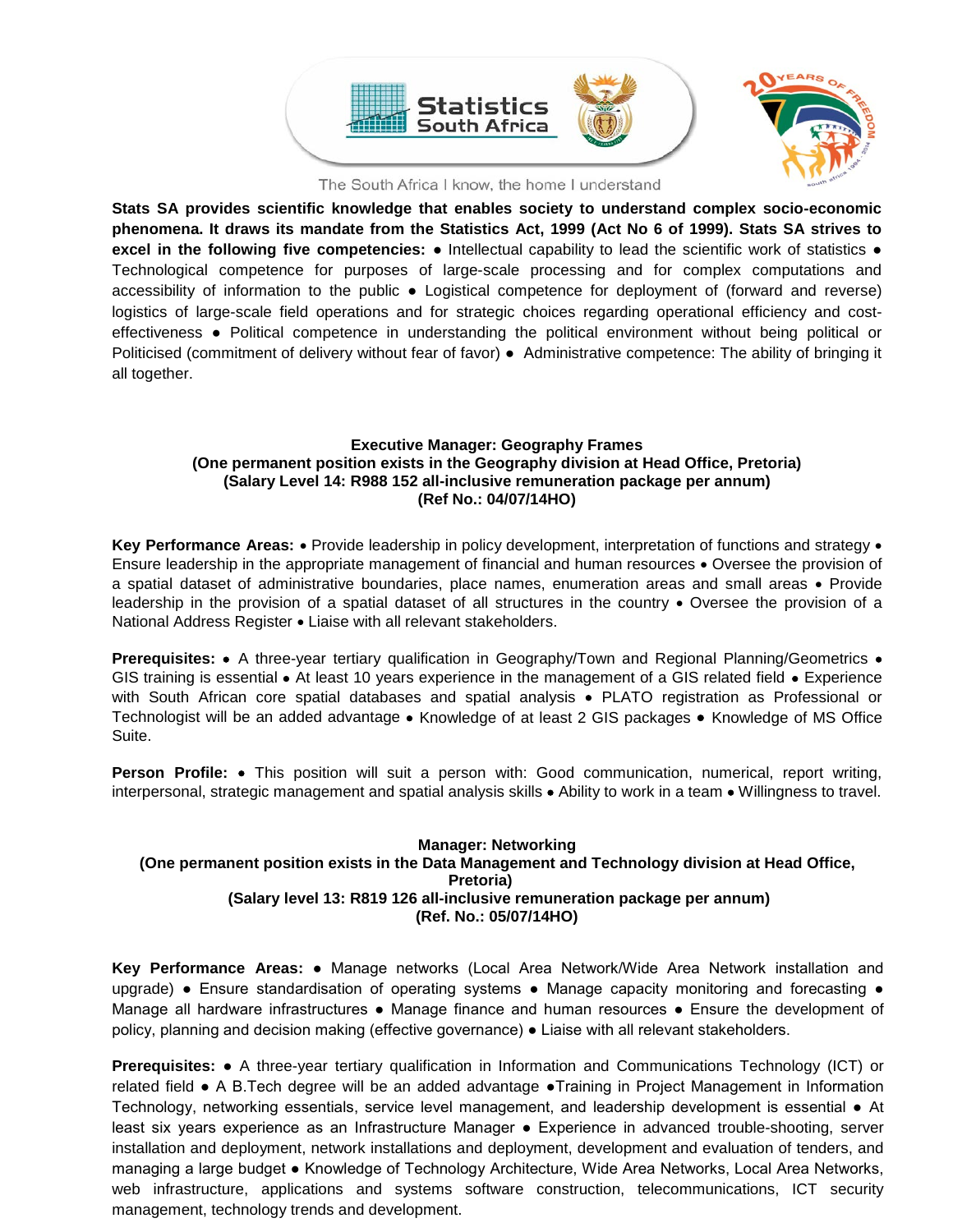**Person Profile: •** This position will suit a person with: Good communication, leadership, problem-solving and interpersonal skills who is hardworking, persistent, patient and creative ● Willingness to travel, and work long hours and over weekends • Ability to adapt to cold working conditions in the server rooms due to cooling systems.

## **Chief Survey Statistician: Content Development (One permanent position exists in the Poverty and Inequality Statistics division at Head Office, Pretoria) (Salary level 13: R819 126 all-inclusive remuneration package per annum) (Ref. No.: 06/07/14HO)**

**Key Performance Areas:** ● Provide inputs to development of strategic, tactical and operational plans for the component ● Conceptualise and develop content for divisional surveys and products ● Lead and conceptualise the development and testing of survey instruments, procedures and guidelines for poverty and expenditure surveys • Provide highly technical advice on the analysis of data and writing of reports • Liaise with and provide statistical support to stakeholders • Mentor staff.

**Prerequisites:** ● An Honours degree in Economics/Statistics/Econometrics/Demography/Development Studies or related social field ● Training in Project Management, Poverty and Inequality Analysis, and Advanced SAS training is essential ● At least six years experience as a Survey Statistician and in analysis of data, research and writing reports ● Knowledge of policy development.

**Person Profile: ●** This position will suit a person with: Strong conceptual, analytical, numerical, strategic and operational planning, communication, planning and performance management, co-ordination and liaison skills with a strong focus on service delivery, customer needs, and process and product quality ● Ability to work under pressure ● Ability to handle multiple and complex tasks and projects.

# **Deputy Manager: Media Relations**

# **(One permanent position exists in the Corporate Communication division at Head Office, Pretoria) (Salary Level 11: R532 278 all-inclusive remuneration package per annum) (Ref. No.: 07/07/14HO)**

**Key Performance Areas:** • Develop, review and maintain a media relations policy for the economic statistics cluster • Develop infographics, press statements and news articles and based on various economic publications • Co-ordinate media events to enhance the image of Statistics South Africa • Manage the development and implementation of quality assurance procedures related to stakeholder interactions • Work closely with internal and external stakeholders to address issues of common interest and needs.

**Prerequisites:** • An appropriate qualification in Journalism, Communication or related field/s • Formal studies in economics will be advantageous • At least five years of experience as a business or financial journalist • Knowledge of MS Office Suite • Knowledge of government prescripts, policy and legislation • A valid driver's license • Ability to interact with stakeholders • Knowledge of social media platforms • Make presentations of both a technical and non-technical nature to various stakeholders.

**Person Profile:** •This position will suit a person excellent verbal and written communication skills • A motivated self-starter with knowledge of the South African print and radio media • Good project management, organisational and interpersonal skills with professional and non-professional staff • Ability to work under pressure and meet deadlines • Dynamic, self-driven, innovative and results orientated • Strong service delivery, customer care and quality focus • Willingness to travel extensively and work long hours.

# **Deputy Manager: Census Methodology**

# **(One permanent position exists in the Demographic Analysis division at Head Office, Pretoria) (Salary level 11: R532 278 all-inclusive remuneration package per annum) (Ref. No.: 08/07/14HO)**

**Key Performance Areas:** ● Develop operational plans, budgets and standard operating procedures for research and methodology projects ● Manage operational activities for all Census/survey methodology projects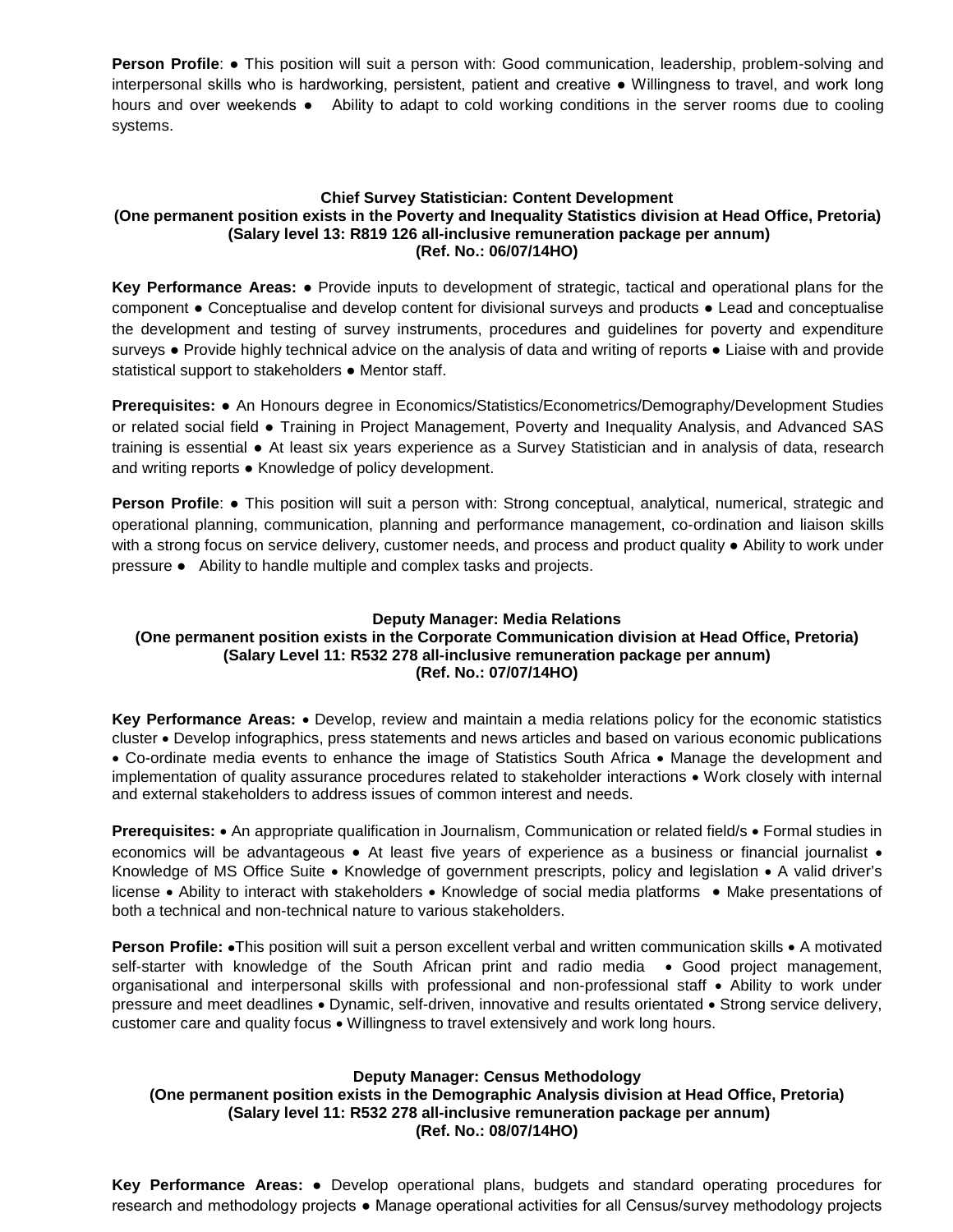● Provide technical advice and inputs in mapping and redesign of Census/sample survey methodologies ● Lead and mentor a team of professionals in mapping and redesign of Census/sample survey methodologies  $\bullet$ Provide support on training, analysis and product development for Census/sample survey research projects ● Liaise with stakeholders.

**Prerequisites:** ● A three-year tertiary qualification in Statistics/Survey methodology or related Social Science field ● A postgraduate qualification will be an added advantage ● Knowledge and training in business process mapping and redesign ● At least five years experience in business process mapping and redesign ● Experience in conducting a Census or sample survey ● A valid driver's license.

**Person profile: •** This position will suit a person who is: • Innovative, independent and team player-orientated with strong interpersonal, presentation, report-writing and organising skills ● Ability to communicate at all levels ● Ability to handle multiple tasks and work under pressure within targeted deadlines ● Willingness to travel and work long hours periodically.

### **Deputy Manager: Business Register Statistical Analysis (One permanent position exists in the Business Register division at Head Office, Pretoria) (Salary level 11: R532 278 all-inclusive remuneration package per annum) (Ref. No.: 09/07/14HO)**

**Key Performance Areas:** ● Develop strategic, business and operational plans for the component ● Provide Business Register information sessions/training support to stakeholders ● Manage the preparation, compilation and dissemination of planned business register reports • Manage the performance of the comprehensive quality analysis of the Business Sampling Frame in order to identify quality gaps • Manage the preparation and compilation prompt responses to internal and external users-request for business-related data (mini report) from the Business Sampling Frame ● Manage the compilation and dissemination of the annual Business register Quality Improvement Survey (QIS) closure report ● Manage staff performance and resources.

**Prerequisites:** ● A three-year tertiary qualification in Economics/Business Economics/Accounting/Statistics ● At least five years experience in data collection, research and analysis, and report writing ● Exposure to managing a team of professionals ● Extensive knowledge in Accounting, Business Management, Economics or Statistical experience with a good understanding of the business register environment ● Knowledge of MS Office Suite and SAS statistical program is essential.

**Person Profile:** ● This position will suit a person with: Good management, communication, analytical and problem solving skills ● Willingness to travel and work long hours.

### **Principal Systems Developer**

#### **(One permanent position exists in the Business Modernisation division at Head Office, Pretoria) (Salary level 11: R532 278 all-inclusive remuneration package per annum) (Ref. No.: 10/07/14HO)**

**Key Performance Areas:** ● Participate in gathering and analysis of user requirements ● Develop, maintain and run complex update procedures on databases from external sources ● Develop , maintain and run complex extract procedures on databases and existing applications to provide to users ● Participate in designing of complex high quality applications and relational database • Develop applications and components • Test complex applications ● Develop complex user manuals and training of users ● Review and quality control of developed applications ● Provide user support and technical consulting support on projects ● Supervise staff.

**Prerequisites:** A three-year tertiary qualification in IT or related field ● At least five years work experience in programming ● Experience in Systems Development Life Cycle methodology **●** Base SAS programming experience **●** SAS BI tools experience **●** SAS Certification will be an added advantage ● Knowledge of MS Office Suite.

**Person Profile:** This position will suit a person who has very good communication, presentation, analytical, problem- solving, customer interaction and decision-making skills ● A dynamic, energetic, self-driven,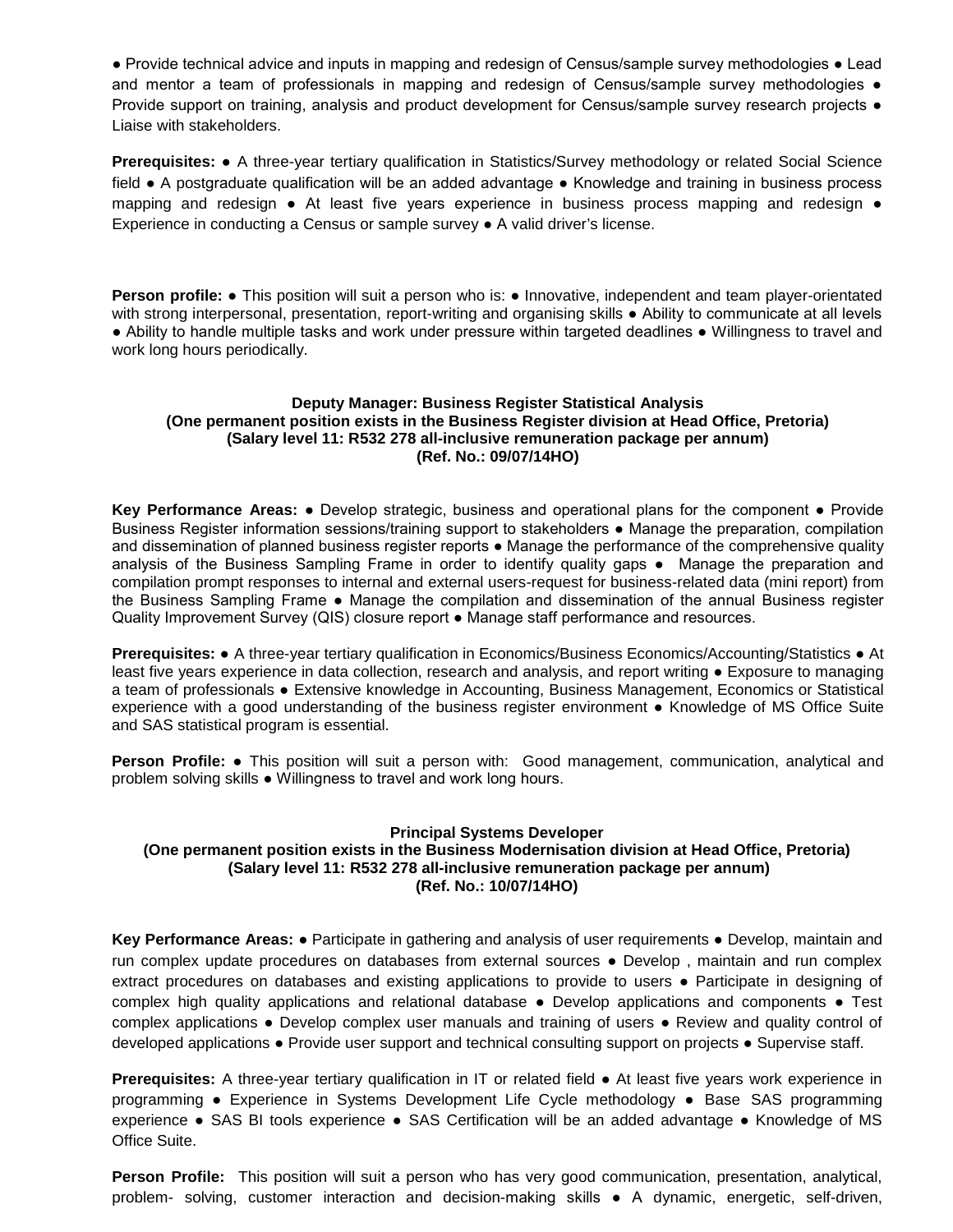innovative and results-driven team player ● Ability to operate strategically ● Ability to train people ● Ability to organise, plan and monitor ● Ability to work under pressure and meet deadlines ● Willingness to travel and work long hours.

# **Principal Economist (One permanent position exists in the National Accounts division at Head Office, Pretoria) (Salary level 11: R532 278 all-inclusive remuneration package per annum) (Ref. No.: 11/07/14HO)**

**Key Performance Areas:** ● Conduct high-level research into various areas of economic statistics in support of the Economic Analysis and Research Division • Develop a detailed operational plan • Perform intricate data analyses and editing • Develop and maintain quality standards • Develop guidelines and specifications for research conducted • Interact with stakeholders • Develop and maintain detailed sources and methods documentation • Supervise and manage a team.

**Prerequisites: ●** A three-year tertiary qualification in Economics/Econometrics/Accounting • Training in the System(s) of National Accounts and related international accredited guidelines and methodologies from International organisations such as the IMF, OECD, and UN is desirable • At least five years relevant working experience • Knowledge of relevant economic research methodologies • Knowledge of MS Office Suite.

**Person Profile:** ● This position will suit a person with: ● Good interpersonal, communication, planning and management, analytical and strategic thinking skills ● Ability to work in a team ● Ability to work long hours under pressure and meet tight deadlines ● Ability to handle multiple tasks and projects.

### **Deputy Manager: HRM (One permanent position exists in the Gauteng Provincial Office) (Salary level 11: R532 278 all-inclusive remuneration package per annum) (Ref. No.: 12/07/14GP)**

**Key Performance Areas:** ● Plan and execute the filling of vacant posts in the Province ● Render a strategic support service pertaining to surveys, censuses, projects and other core functions of Stats SA at provincial and district level, according to the human resources value chain, organisational development, change management, remuneration, recruitment, employee benefit administration, employee assistance programmes, employee contract management, labour relations, the development of HR policies and strategies and human capital development ● Manage HR activities (eg Persal) at provincial and district offices ● Develop and train HR practitioners ● Conduct and/or contribute to special projects ● Ensure proper record-keeping of all HR activities.

**Prerequisites:** ● A three-year tertiary qualification in HRM ● At least five years experience in HRM ● Proven practical application of MS Office Suite ● Knowledge of and experience in Project Management will be an added advantage ● Extensive working knowledge of Persal ● A valid driver's license.

**Person Profile: •** This position will suit a person with: • Good interpersonal, communication and time management skills • Ability to work under pressure and meet deadlines.

## **Provincial Mapping Monitor (One permanent position exists in the Mpumalanga Provincial Office: Nelspruit) (Salary level 8: R227 802 per annum) (Ref No.: 13/07/14MP)**

**Key Performance Areas:** • Demarcate the country, investigate and assist with the resolution of demarcation related problems ● Acquire hard copy maps and other demarcation information e.g. high rise and security complex buildings ● Undertake liaison and publicity for the buy in from the community ● Provide support to other Census sub-projects and surveys.

**Prerequisites:** ● A three-year tertiary qualification in Geography/Statistics/Demography/Social Science ● Training in map reading, data analysis and project management is essential ● At least two years experience in Field Operations ● Knowledge of survey methodology, Geography with GIS project management, financial and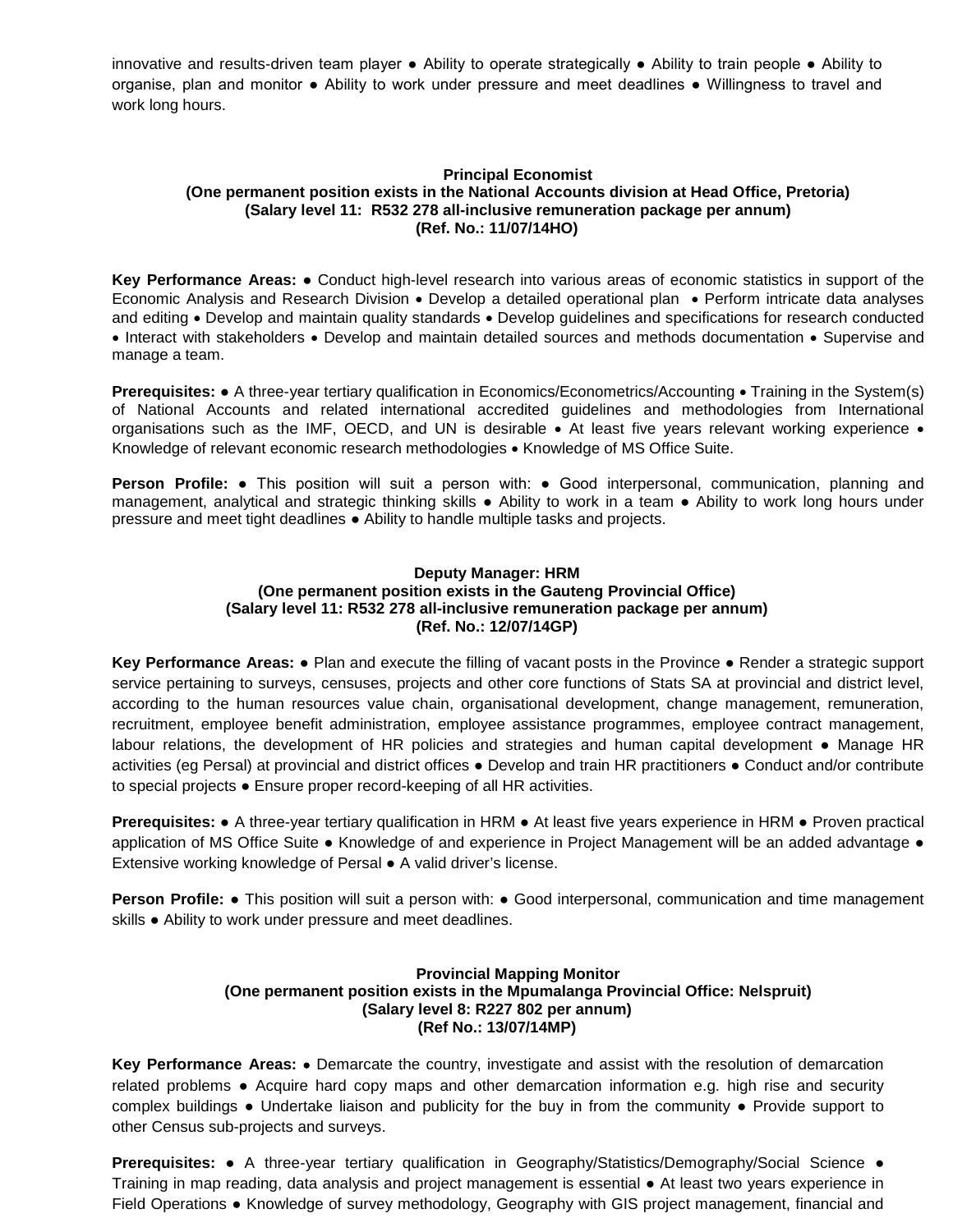risk management, and sampling techniques ● Knowledge of MS Office Suite ● A valid driver's license will be an added advantage.

**Person Profile:** • This position will suit a person with: Good interpersonal, communication, map reading, presentation, report witting, analytical and strategic thinking skills ● Ability to work under pressure ● Ability to interpret statistical and geographical data.

# **Economist (One permanent position exists in the Government Financial Statistics division at Head Office, Pretoria) (Salary level 8: R227 802 per annum) (Ref No.: 14/07/14HO)**

**Key Performance Areas:** ● Compile estimates, research documents and reports, and government statistics • Compile a detailed operational plan • Perform advanced analysis and editing • Assist in the development of quality standards • Assist in the development of guidelines and specifications • Compile training manuals ● Participate in stakeholder meetings ● Maintain detailed sources and methods documentation.

**Prerequisites:** ● A three-year tertiary qualification in Economics/Accounting/Econometrics ● Training in Systems of National Accounts or GFS or SEEA and related international accredited guidelines and methodologies from IMF, OECD and UN is essential ● At least two years relevant working experience ● Knowledge of SEEA-W, SEEA-E, TSA: RMF, GFS and IRTS ● Knowledge of MS Office Suite.

**Person Profile: •This position will suit a person with: Good interpersonal, communication, planning** and management, analytical and strategic thinking skills ● Ability to work in a team ● Ability to work long hours under pressure and meet tight deadlines.

### **Assistant Product Specialist (One permanent positions exists in the Large Sample Surveys division (LSS) at Head Office, Pretoria) (Salary level 8: R227 802 per annum) (Ref No.: 15/07/14HO)**

**Key Performance Areas:** ● Monitor product behaviour ● Identify new products and respondents ● Maintain product classification system ● Conduct operational research ● Analyse and evaluate the national and international products and prospect ● Designing and updating questionnaire.

**Prerequisites:** ● A three-year tertiary qualification in Economics/Accounting/Statistics or other related qualifications ● At least two years relevant working experience ● Knowledge of industrial classification or product classification ● Experience in data collection, editing and analysis within the manufacturing industry ● Knowledge of MS Office Suite.

**Person Profile:** ● This position will suit a person with excellent presentation, communication, mathematical, organising, interpersonal and writing skills.

# **Survey Statistician (One permanent position exists in the Large Sample Survey division at Head Office, Pretoria) (Salary level 8: R227 802 per annum) (Ref No.: 16/07/14HO)**

**Key Performance Areas:** ● Participate in stakeholder meetings ● Compile operational plan, survey methodology, questionnaire, data processing system and statistical processing methodology ● Participate in the data collection process and conduct training of data collectors and compile training manuals ● Perform advanced data analysis and editing ● Compile quality standards and data analysis framework ● Compile the